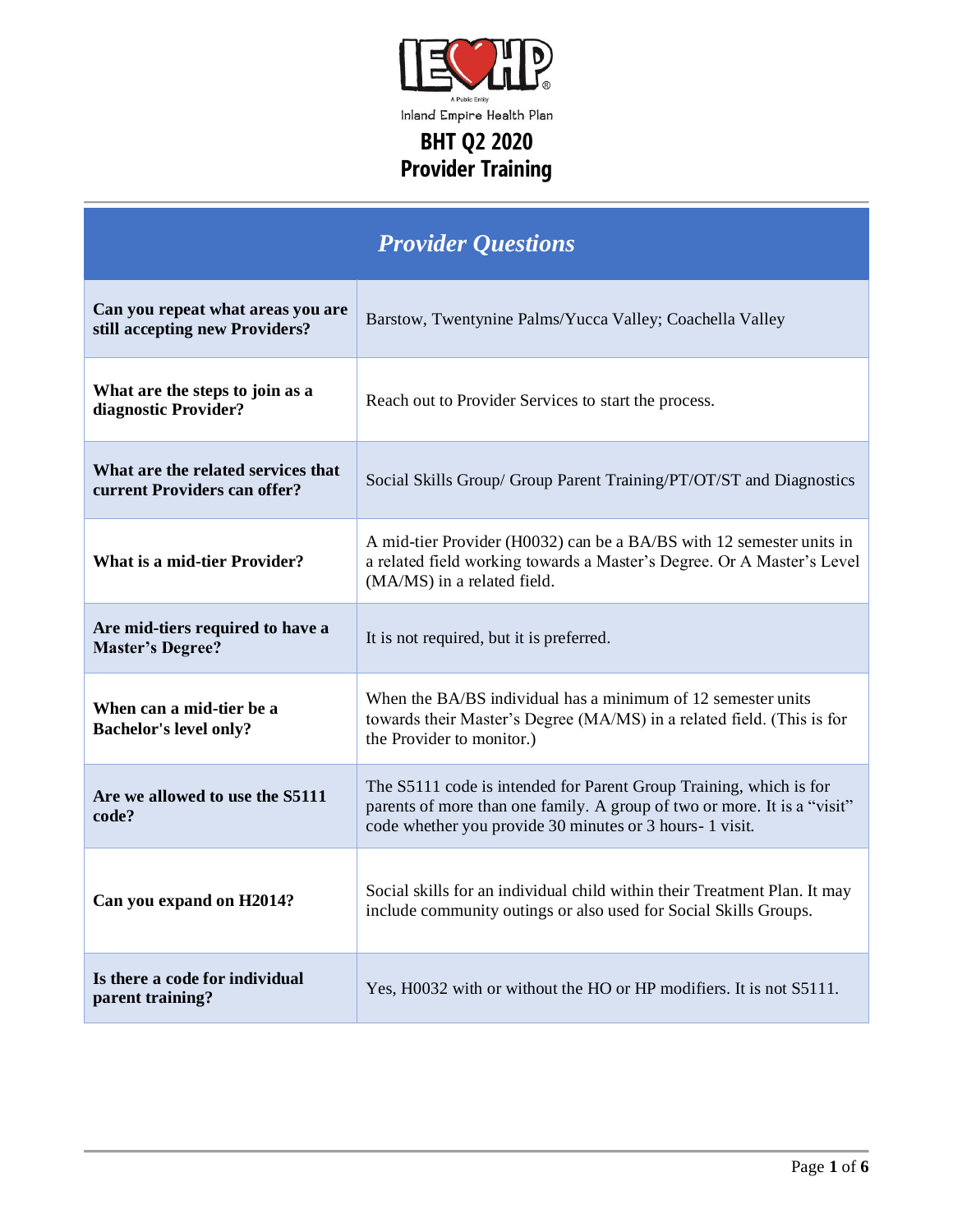

| <b>Regarding the parent training</b><br>code, our contract does not state it<br>needs to be in a group. Some<br>insurance carriers use this for<br>individual Parent Training, and I<br>want to make sure we are<br>requesting the correct code. Can<br>you explain why this is so?                                                                                                                                                                        | Other insurances use CPT Codes some use HCPC Codes. These are the<br>chosen codes by IEHP. S5111 is the Group Parent Training Code and it<br>is per visit, not in units. (i.e. when you see parents, in a group of 2<br>families or more, each time you hold session= 1 visit or 2 sessions per<br>month = $2$ visits.)                                                                                                                                                                                                                                                                                                                                                                                                                                                                                                                                                                                                                                                                                                                                                                                                                                                                                                                                                                                                                                                                                                                                                                                                                                                                                                                                                                                                                                                                                                                                                          |
|------------------------------------------------------------------------------------------------------------------------------------------------------------------------------------------------------------------------------------------------------------------------------------------------------------------------------------------------------------------------------------------------------------------------------------------------------------|----------------------------------------------------------------------------------------------------------------------------------------------------------------------------------------------------------------------------------------------------------------------------------------------------------------------------------------------------------------------------------------------------------------------------------------------------------------------------------------------------------------------------------------------------------------------------------------------------------------------------------------------------------------------------------------------------------------------------------------------------------------------------------------------------------------------------------------------------------------------------------------------------------------------------------------------------------------------------------------------------------------------------------------------------------------------------------------------------------------------------------------------------------------------------------------------------------------------------------------------------------------------------------------------------------------------------------------------------------------------------------------------------------------------------------------------------------------------------------------------------------------------------------------------------------------------------------------------------------------------------------------------------------------------------------------------------------------------------------------------------------------------------------------------------------------------------------------------------------------------------------|
| <b>Can someone with a Master's</b><br>degree who is not a BCBA use<br>code H0032 (HO)?                                                                                                                                                                                                                                                                                                                                                                     | A person with a Master's Degree should use H0032 without any<br>modifier. H0032-HO should be used by a BCBA and H0032-HP should<br>be used by a BCBA-D.                                                                                                                                                                                                                                                                                                                                                                                                                                                                                                                                                                                                                                                                                                                                                                                                                                                                                                                                                                                                                                                                                                                                                                                                                                                                                                                                                                                                                                                                                                                                                                                                                                                                                                                          |
| Under the mid-level supervisor<br>code (H0032) does that person<br>have to have oversight from a<br>BCBA on the member? If so, what<br>is the percentage of oversight?<br><b>Example Mid-Level super</b><br>(BCaBA) providing supervision to<br>a member, does that BCaBA have<br>to have a BCBA oversee the case<br>as well? Or can a mid-level<br>supervisor oversee the case on her<br>own? What are IEHPs<br>requirements for mid-level<br>supervisor? | For mid-level supervision the person must have a Bachelor's degree in<br>a related field and 12 semester units in Master's course work in a<br>related field (working towards a Master's degree) or have a Master's<br>Degree in a related field. IEHP has a three-tiered model and the BCBA<br>or BCBA-D on all of the members cases.<br>This individual must meet the following criteria:<br>1. Provides behavioral health treatment;<br>2. Is employed and supervised by a BHT Provider;<br>Provides treatment pursuant to a treatment plan developed and<br>3.<br>approved by the BHT Provider;<br>4. A behavioral service Provider approved as a vendor by a<br>California regional center to provide services as an Associate<br>Behavior Analyst, Behavior Analyst, Behavior Management<br>Assistant, Behavior Management Consultant, or Behavior<br>Management Program;<br>5. A case manager with at least two (2) years of experience in the<br>field of behavioral health services under the supervision of a<br><b>BHT</b> Provider;<br>6. Possesses at least one hundred and twenty (120) hours of<br>experience specifically in the implementation of behavioral<br>health treatment to individuals with autism;<br>7. Holds a master degree in psychology or related field or is a<br>graduate student in applied behavior analysis leading to<br>certification of BCBA or in psychology or related field leading<br>to licensure in the State of California, with a minimum of<br>twelve semester units in Applied Behavior Analysis (ABA) or<br>related field (Mater's program level staff).<br>Note: BCaBA certification in progress will not be accepted for<br>Bachelor's level staff to qualify as BHT Professional. This individual<br>may also hold a Bachelor's degree only if he or she also is a Board<br>Certified Assistant Behavior Analyst (BCaBA). |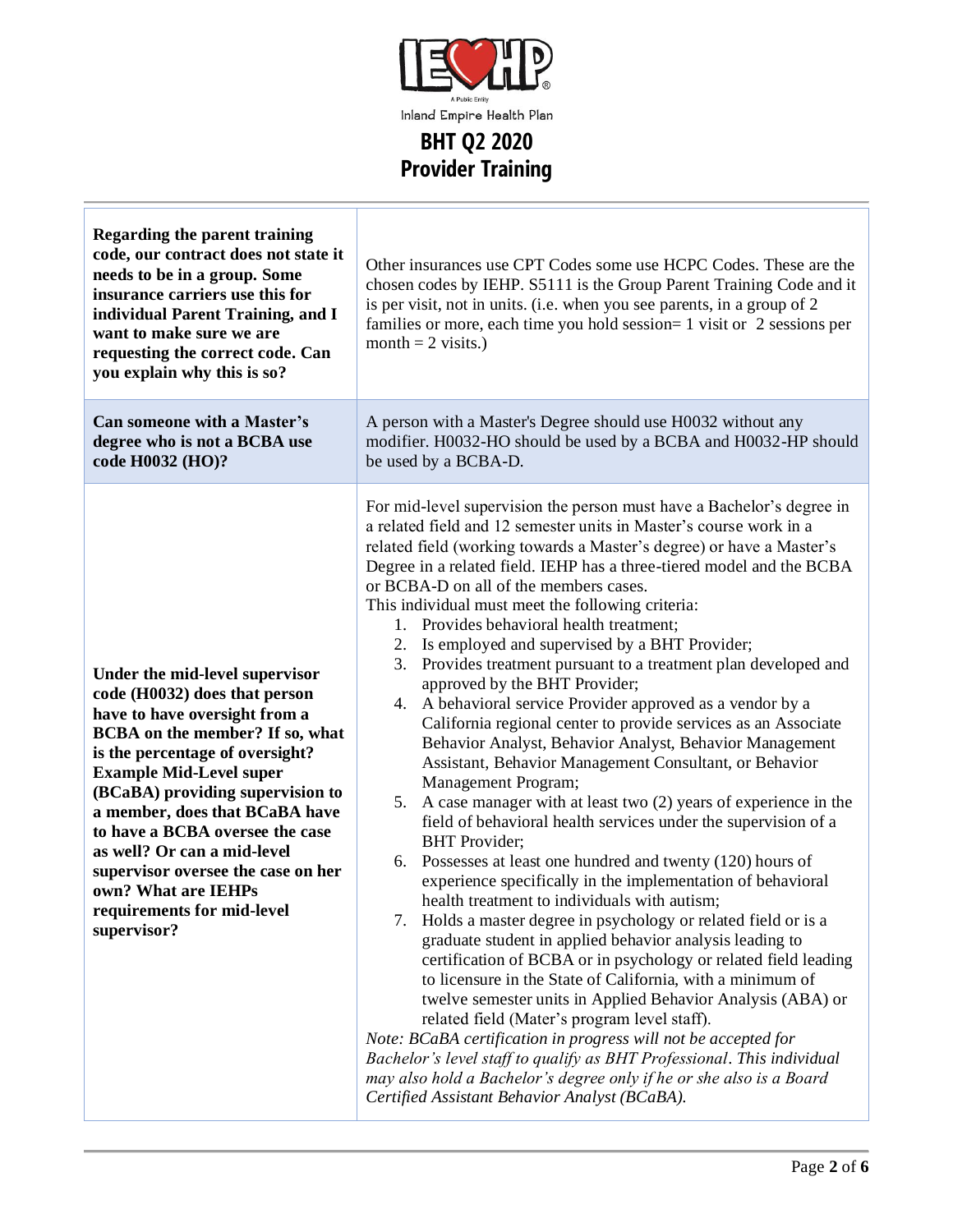

| Can you expand on clinically<br>proportionate?                                                                                        | Per the APL 19-014, "Any portion of medically necessary BHT<br>services that are provided in school must be clinically indicated as well<br>as proportioned to the total BHT services received at home and in the<br>community." So not only clinically indicated, but proportionate. In<br>other words, balanced. IEHP interprets this to be no more than half of<br>the hours may be provided in school, but certainly can be less in school<br>than what is provided at home. |
|---------------------------------------------------------------------------------------------------------------------------------------|----------------------------------------------------------------------------------------------------------------------------------------------------------------------------------------------------------------------------------------------------------------------------------------------------------------------------------------------------------------------------------------------------------------------------------------------------------------------------------|
| If a client gets a referral for 1:1<br>services, can we submit a request<br>for Social Skills?                                        | Per APL 19-014, all BHT services need to be recommended by a<br>licensed medical doctor or licensed psychologist.                                                                                                                                                                                                                                                                                                                                                                |
| Do the parameters for services in<br>the school setting also apply to a<br>daycare setting?                                           | Per APL 19-014 Medi-Cal does not allow BHT Services to be provided<br>in a daycare setting.                                                                                                                                                                                                                                                                                                                                                                                      |
| Can social skills also be done via<br><b>Telehealth?</b>                                                                              | Yes, at this time, IEHP is allowing Telehealth through the end of the<br>year. Social Skills/Social Skills Groups/and Parent Training Groups can<br>be via Telehealth as well as, Direct Therapy and Parent Supervision.                                                                                                                                                                                                                                                         |
| Will Telehealth be approved only<br>through the pandemic or<br>permanently? If permanently, will<br>all codes be approved?            | Currently, IEHP has been informed Telehealth will be approved<br>through the end of 2020. All codes are being approved for either<br>Telehealth or in person. It is unknown at this time how far past 2020<br>IEHP will continue Telehealth.                                                                                                                                                                                                                                     |
| Is there a preferred Telehealth<br>system IEHP prefers Providers to<br>use (Zoom, TEAMS, etc.)?                                       | At this time, IEHP is allowing Providers to utilize the Telehealth<br>System of their choice.                                                                                                                                                                                                                                                                                                                                                                                    |
| If we have a family that isn't<br>interested in Telehealth, but wants<br>to wait for our program to reopen,<br>how do we handle that? | When services seem to be on hold or paused, for whatever the reason,<br>the Provider can:<br>1. Use the BH COC Web Form:<br>Select: No Further Treatment Requested<br>а.<br>In the "Comment" section, please indicate that services<br>$\mathbf{b}$ .<br>are on hold or for whatever reason, you are requesting<br>to pause services.<br>c. Attach your current, updated, Progress Report so that<br>IEHP has it on file.                                                        |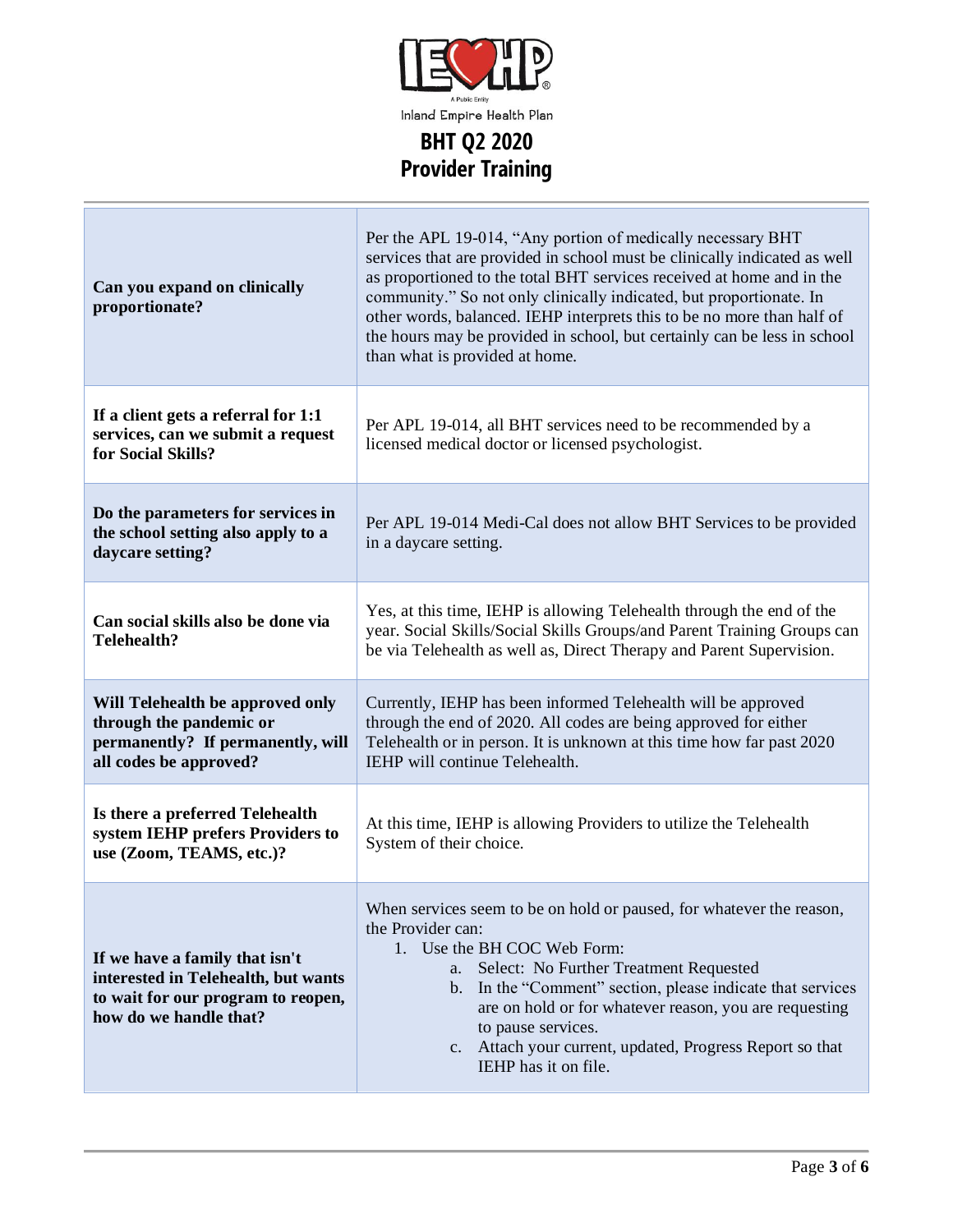

**BHT Q2 2020 Provider Training**

Ť

| How do we obtain signatures for<br>Telehealth services if families do<br>not want to see us?                                                                       | There are various ways to get signatures from families during these<br>unprecedented times: IEHP realizes not everyone has the same<br>capabilities.<br>1. Adobe Acrobat Reader (allows for a signature and parent can<br>save and return via email).<br>2. Email attachment that can be printed/signed/scanned/returned<br>via email.<br>3. Email where the Provider asks parent to verify and just type<br>their name at the end of the email and return.<br>4. Mail a form and provide stamped-return envelope. |
|--------------------------------------------------------------------------------------------------------------------------------------------------------------------|--------------------------------------------------------------------------------------------------------------------------------------------------------------------------------------------------------------------------------------------------------------------------------------------------------------------------------------------------------------------------------------------------------------------------------------------------------------------------------------------------------------------|
| What is the process for requesting<br>continuation of services after the<br>family has requested that services<br>be held and are ready now to<br>resume services? | When family is ready to restart, you may use the BH Initial Request<br>web from to restart services and<br>1. Tell IEHP what you want to do to continue:<br>a. If it's been 6 months, we suggest you request the FBA<br>to reassess the member.<br>b. If less than 6 months, you may request to restart<br>services and<br>2. Attach the most recent Treatment Plan WITH the updated<br>Assessment (AFLS, Vineland, VB-MAPP, or ABAS-3) if<br>about to expire.                                                     |
| When does the 6-month<br>authorization start? Is it the initial<br>date services went on hold or the<br>date when the authorization<br>expires?                    | You tell us: IEHP is required to have an "approved Treatment Plan" on<br>file. If the Treatment Plan needs updating (i.e. the assessment) please<br>do so before requesting a start date. AND if your current auth is<br>expired, your Treatment Plan (and assessment) need updating.                                                                                                                                                                                                                              |
| Where can we get the template for<br>the request for having sessions in<br>school?                                                                                 | It will be posted on the Provider Portal, along with our FBA and<br>Progress Report Templates. Distance Learning will be considered<br>school hours.                                                                                                                                                                                                                                                                                                                                                               |
| How will this work if school is<br>going to be done in a home<br>setting?                                                                                          | Please refer to the School Template to report to IEHP/SKI Team what<br>the school is providing and what you, the Provider, is proposing to<br>provide. Attach the School Report, along with the Treatment Plan and<br>request your hours along with the hours in the box at the bottom of the<br>Treatment Plan (see Treatment Plan Template). Please see the<br>following question for more information.                                                                                                          |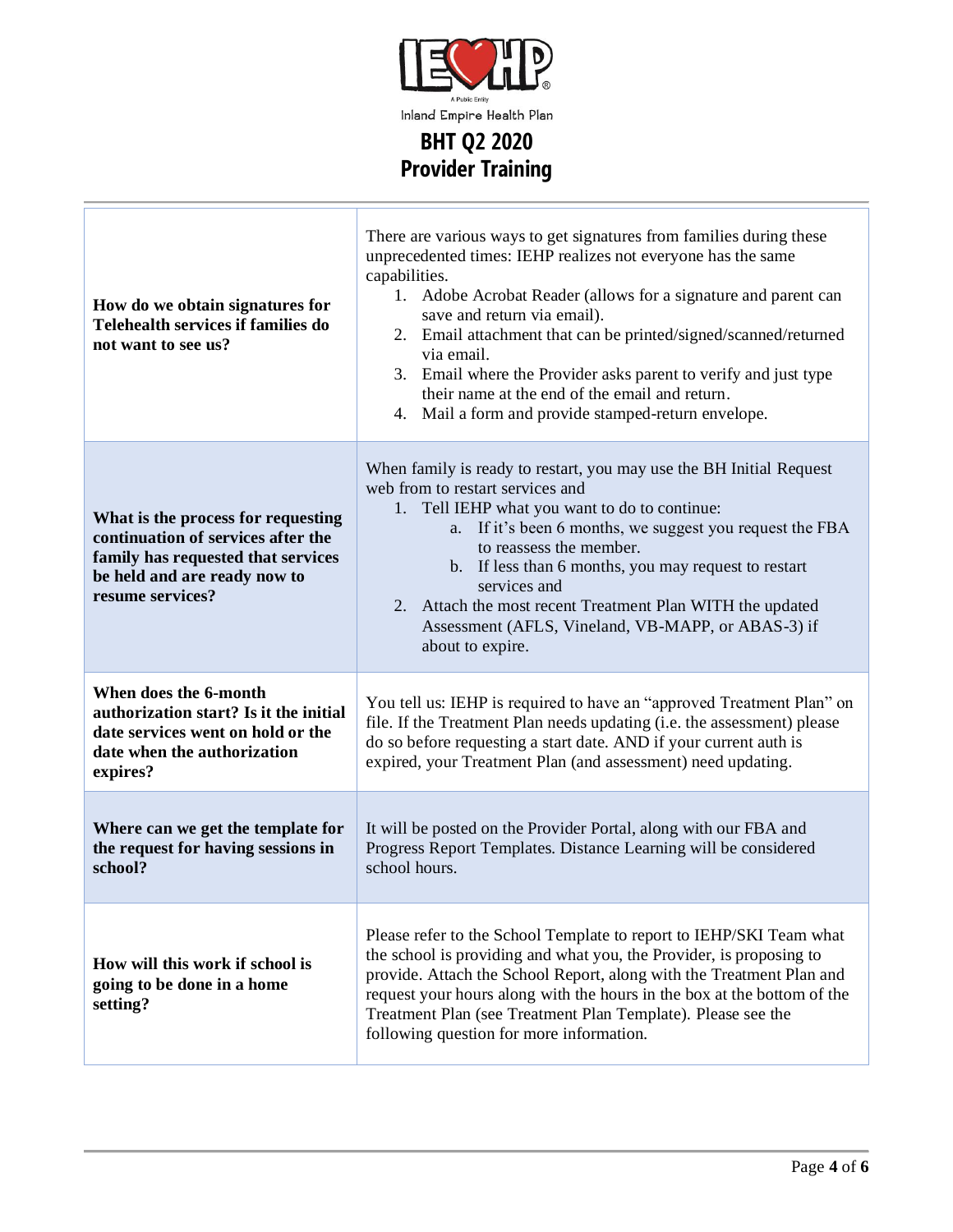

| I would like to inquire about ABA<br>services in the home and the<br>integration of the Online Distance<br><b>Learning module that School</b><br>Districts in the area are planning<br>to proceed with. As we prepare for<br>the fall semester, we checked in<br>with our families and they<br>inquired if they can obtain ABA<br>support for behavioral and skill<br>acquisition needs during the peak<br>hours that the kids will be engaged<br>for the online distance learning in<br>the home setting. The families are<br>concerned as their children will<br>now be at home and do not have<br>the proper support for curriculum<br>engagement, concerned that there<br>is no structure to be attentive and<br>focused on the material that<br>ultimately, they will become<br>frustrated and engage in<br>maladaptive behaviors and<br>possibly regress in progress. Will<br><b>IEHP allow ABA support to occur</b><br>at home during the hours of the<br>distance learning school schedule?<br>Please advise if there are options<br>to support with ABA for the<br>families who will be faced with<br>these issues. | IEHP will allow support for families when school is being taught<br>virtually by another individual (teacher). All support should be ABA<br>based and not educational. The support staff/1:1 or supervisors should<br>not be teaching any school curriculum. ABA can be adjusted based on<br>members/family needs and in an effort to support the family. |
|------------------------------------------------------------------------------------------------------------------------------------------------------------------------------------------------------------------------------------------------------------------------------------------------------------------------------------------------------------------------------------------------------------------------------------------------------------------------------------------------------------------------------------------------------------------------------------------------------------------------------------------------------------------------------------------------------------------------------------------------------------------------------------------------------------------------------------------------------------------------------------------------------------------------------------------------------------------------------------------------------------------------------------------------------------------------------------------------------------------------------|-----------------------------------------------------------------------------------------------------------------------------------------------------------------------------------------------------------------------------------------------------------------------------------------------------------------------------------------------------------|
| We previously had some families<br>wanting Telehealth services. For<br>those members we were creating<br>activity packets for the families to<br>do outside of our zoom calls to<br>continue to work with their child<br>since telehealth sessions were a lot<br>shorter than actual in person<br>sessions. Are we able to bill for the<br>creating of the activity packets and<br>going over them with parents?                                                                                                                                                                                                                                                                                                                                                                                                                                                                                                                                                                                                                                                                                                             | Yes, that time should be included in the requested units for supervision<br>H0032, H0032-H0 or H0032-HP depending on the level of staff<br>rendering the services.                                                                                                                                                                                        |